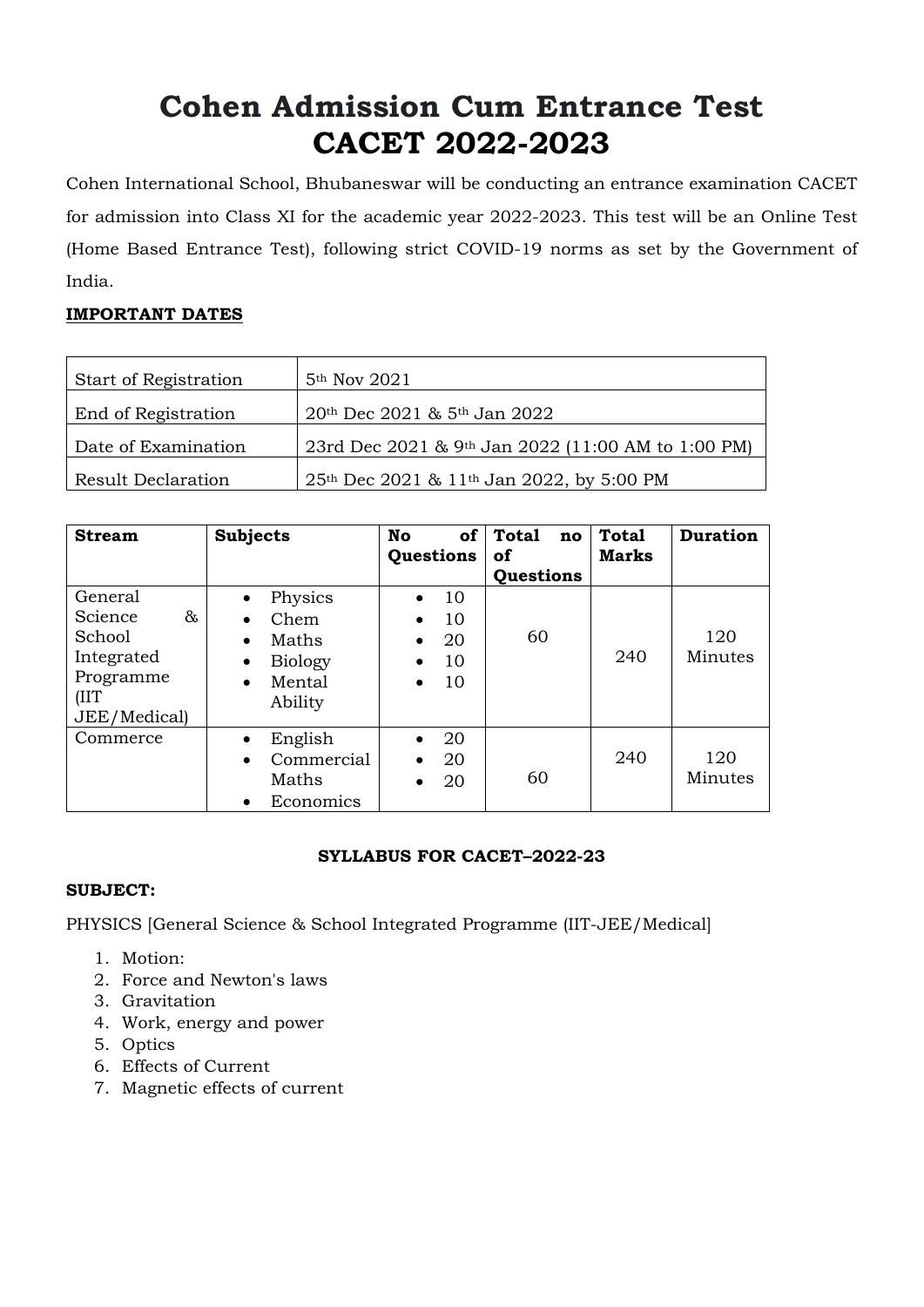#### **CHEMISTRY**

- 1. Matter : (i) Compounds (ii) Mixtures (iii) Colloids and Suspensions.
- 2. Atoms & Molecules : (i) Laws of Chemical Combinations. (ii) Mole concept and calculations based on it. (iii) Atomic mass & Molecular mass. (iv) Chemical formula of common compounds and valency.
- 3. Structure of Atom : (i) Electron, Proton & Neutron. (ii) Atomic Models (Rutherford's Model & Bohr's Model) (iii) Atomic Number and Mass Number (iv) Isotopes, Isobars & isotones
- 4. Chemical Reactions : (i) Types of chemical reactions (Combination, Decomposition, Displacement, Double Displacement, Neutralisation, Oxidation & Reduction).
- 5. Acids, Bases & Salts : (i) Indicators for testing acids and bases. (ii) Properties of acids and bases (iii) pH and pH scale. (iv) Preparation and properties of salts like Common salt, Washing soda, Baking soda, Bleaching powder, Plaster of Paris. (v) Classification of salts. (vi) Hydrated salts.
- 6. Metals and Non-metals : (i) Properties of Metals and Non-metals. (ii) Ionic compounds (iii) Ores and alloys
- 7. Carbon and its : (i) Homologous series. Compounds: (ii) Nomenclature of Organic compounds. (iii) Saturated and Unsaturated hydrocarbons. (iv) Chemical properties of carbon compounds [Combustion, Oxidation, Addition & Substitution reactions.]
- 8. Periodic Classification : (i) Mendeleev's periodic table and modern of elements periodic table. (ii) Properties of elements in groups and periods [Atomic radius, Metallic & Nonmetallic Character, Electronegativity].

### **MATHEMATICS**

- 1. NUMBER SYSTEMS (Real Number)
- 2. ALGEBRA (Polynomials, Pair of Linear Equations in Two Variables, Quadratic Equations & Arithmetic Progression)
- 3. COORDINATE GEOMETRY (Coordinate Geometry & Lines (in Two-Dimensions))
- 4. GEOMETRY (Introduction to Euclid's Geometry, Lines and Angles, Triangles, Definitions, examples, counter examples of similar triangles, Quadrilaterals, Area, Circles, Tangent to a circle at, point of contact & Circles)
- 5. TRIGONOMETRY (Introduction to Trigonometry, Trigonometric Identities & Heights and Distances)
- 6. MENSURATION (Areas, Areas Related to Circles, Surface Areas and Volumes)
- 7. STATISTICS AND PROBABILITY (Statistics, Probability,

### **BIOLOGY**

- 1. Cell it's structure and function s.
- 2. Mendelian Principles (Genetic).
- 3. Photosynthesis in Plant.
- 4. Digestion in Human.
- 5. Circulation in Human.
- 6. Respiration in Plant and Animal.
- 7. Ecosystem.
- 8. Human health and diseases.
- 9. Reproduction in plant.
- 10.Reproduction in animal.